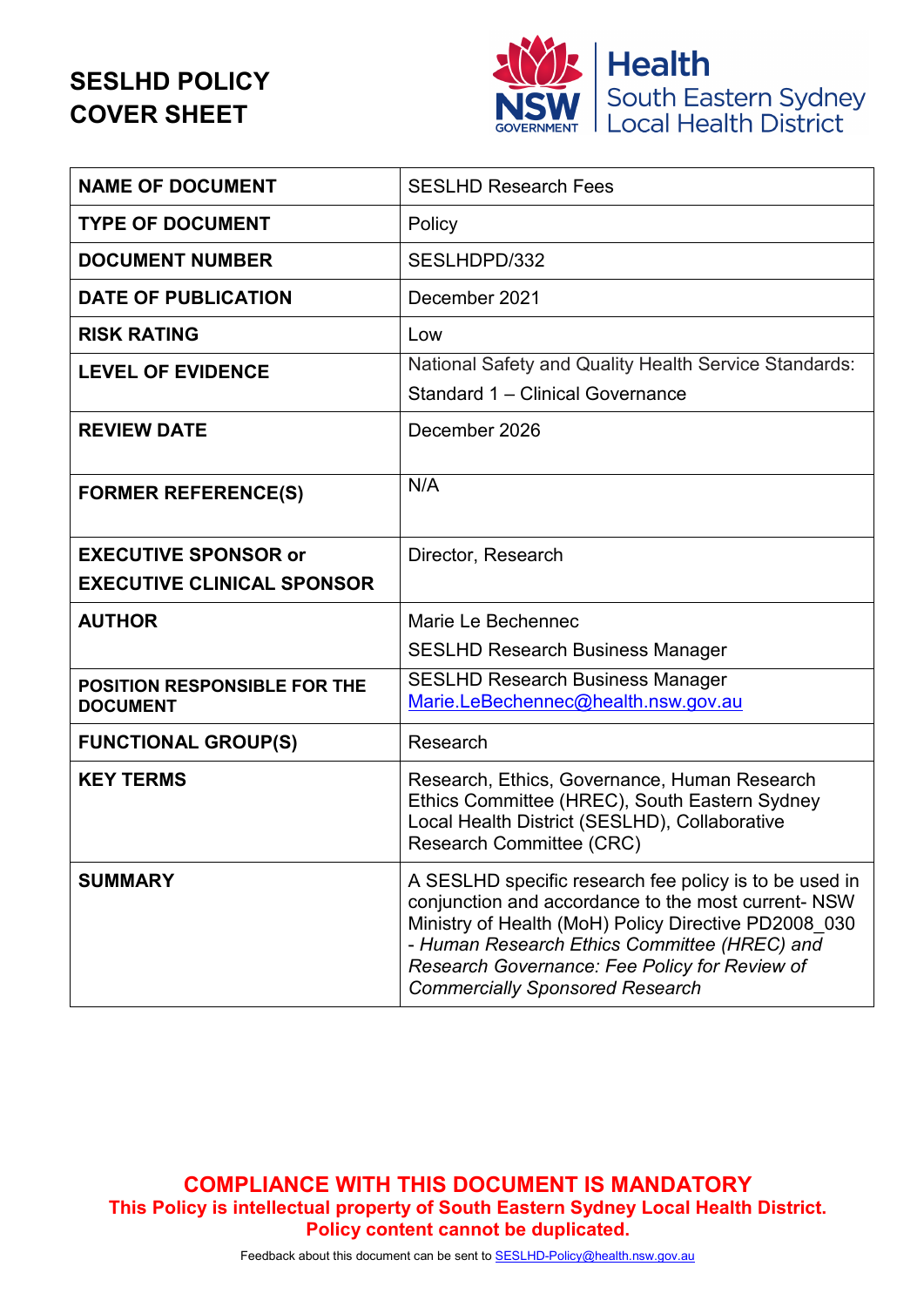

### **1. POLICY STATEMENT**

A Fee Policy has been implemented in order to comply with [NSW Ministry of Health](https://www1.health.nsw.gov.au/pds/Pages/doc.aspx?dn=PD2008_030)  (MoH) Policy Directive PD2008\_030 - [Human Research Ethics Committee \(HREC\) and](https://www1.health.nsw.gov.au/pds/Pages/doc.aspx?dn=PD2008_030)  [Research Governance: Fee Policy for Review of Commercially Sponsored Research](https://www1.health.nsw.gov.au/pds/Pages/doc.aspx?dn=PD2008_030) and provide a mechanism to fund the necessary operational and service improvement for the South Eastern Sydney Local Health District (SESLHD) and Human Research Ethics Committee (HREC) and Research Governance review to meet the NSW Office for Health and Medical Research (OHMR) Key Performance Indicators (KPIs).

#### **2. AIMS**

The policy has been implemented in order to ensure sufficient funds are available to deliver timely service that supports the activities of the SESLHD HREC and SESLHD Research and Governance Office. The policy is in alignment to the 2017-21 SESLHD Research Strategy objective to build research capacity in SESLHD, namely funding to support research within the LHD.

The funds supplement the supports provided by the SESLHD Research Office and are used to ensure quality governance and operational compliance (including salaries, administrative support and training) by the SESLHD HREC and Research Office to its obligations as directed by the National Health and Medical Research Council's (NHMRC) National Statement on Ethical Conduct in Research Involving Humans and the Australian Code for the Responsible Conduct of Research.

### **3. TARGET AUDIENCE**

- 3.1 This policy applies to all researchers who submit documents to the SESLHD Research Office for review and approval to conduct research projects. This policy should be used in conjunction with the NSW Ministry of Health HREC and Research Governance: Fee Policy for Review of Commercially Sponsored Research (PD2008\_030) or until otherwise instructed by NSW Ministry of Health.
- 3.2 A SESLHD Research office fee form must be completed with all relevant details before the application can be eligible for review by the SESLHD Research Office and SESLHD HREC.
- 3.3 Funding contributors to the SESLHD Collaborative Research Committee (CQC) once acknowledged on application, will be waivered of process fees.
- 3.4 There will be opportunity for case by case fee considerations at the discretion of Director, Research for exceptional cases.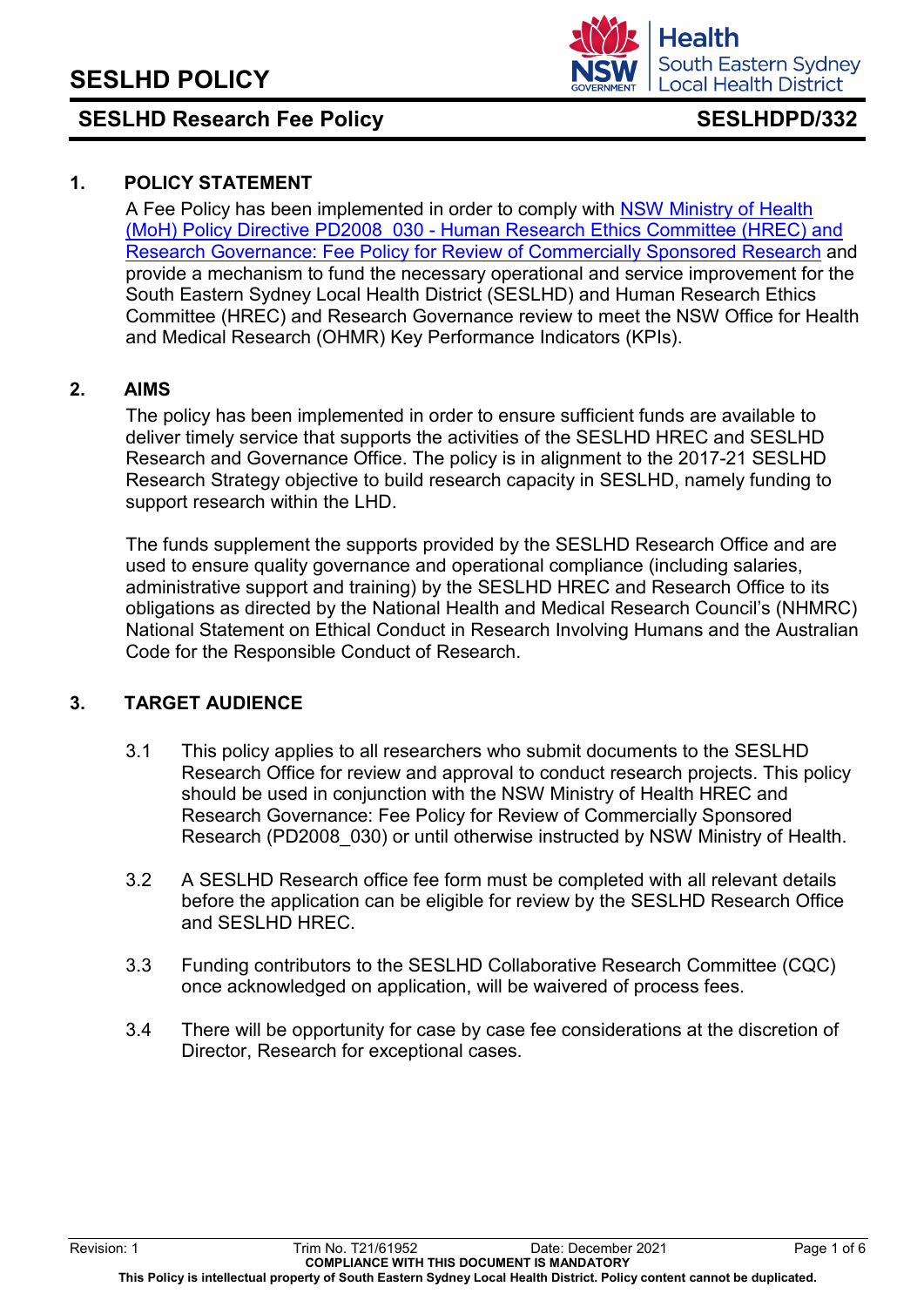

### **4. RESPONSIBILITIES**

- 4.1 SESLHD Director: responsible for the overall governance and regulation of the fee structure within the SESLHD Research Directorate.
- 4.2 SESLHD Research Ethics & Governance Manager: responsible for the monitoring and measuring of the research application eligibility process and training of the staff. Shared responsibility for the exceptional case by case discretion of the fees and/or waiver of fees.
- 4.3 SESLHD Research Business Manager: responsible for the monitoring, measurement and reporting of the billing process, generated revenue and shared responsibility of the case by case discretion and/or waiver of the fees.

### **5. DEFINITIONS**

SESLHD has adopted the definitions from the [NSW Ministry of Health Policy Directive](https://www1.health.nsw.gov.au/pds/Pages/doc.aspx?dn=PD2011_006)  PD2011\_006 - Clinical Trials - [Insurance and Indemnity.](https://www1.health.nsw.gov.au/pds/Pages/doc.aspx?dn=PD2011_006)

#### **5.1 A commercially sponsored research project has the following characteristics:**

- 5.1.1 It is initiated by a pharmaceutical/device company or other commercial entity and not by an investigator at a NSW public health service site.
- 5.1.2 The research is conducted to investigate a medication/device for commercial exploitation by its manufacturer/sponsor.
- 5.1.3 The protocol has been developed and is the responsibility of a pharmaceutical/device company or other commercial entity.

#### **5.2 A sponsored (non-commercial) research project has the following characteristics:**

- 5.2.1 The research must address relevant clinical questions and not pharmaceutical/device industry or commercial needs.
- 5.2.2 The sponsor (non-commercial) must declare any/in-kind support (e.g. provision of medicines, devices, funds) from any organisation.
- 5.2.3 The sponsor (non-commercial) must be the primary author and custodian of the clinical trial protocol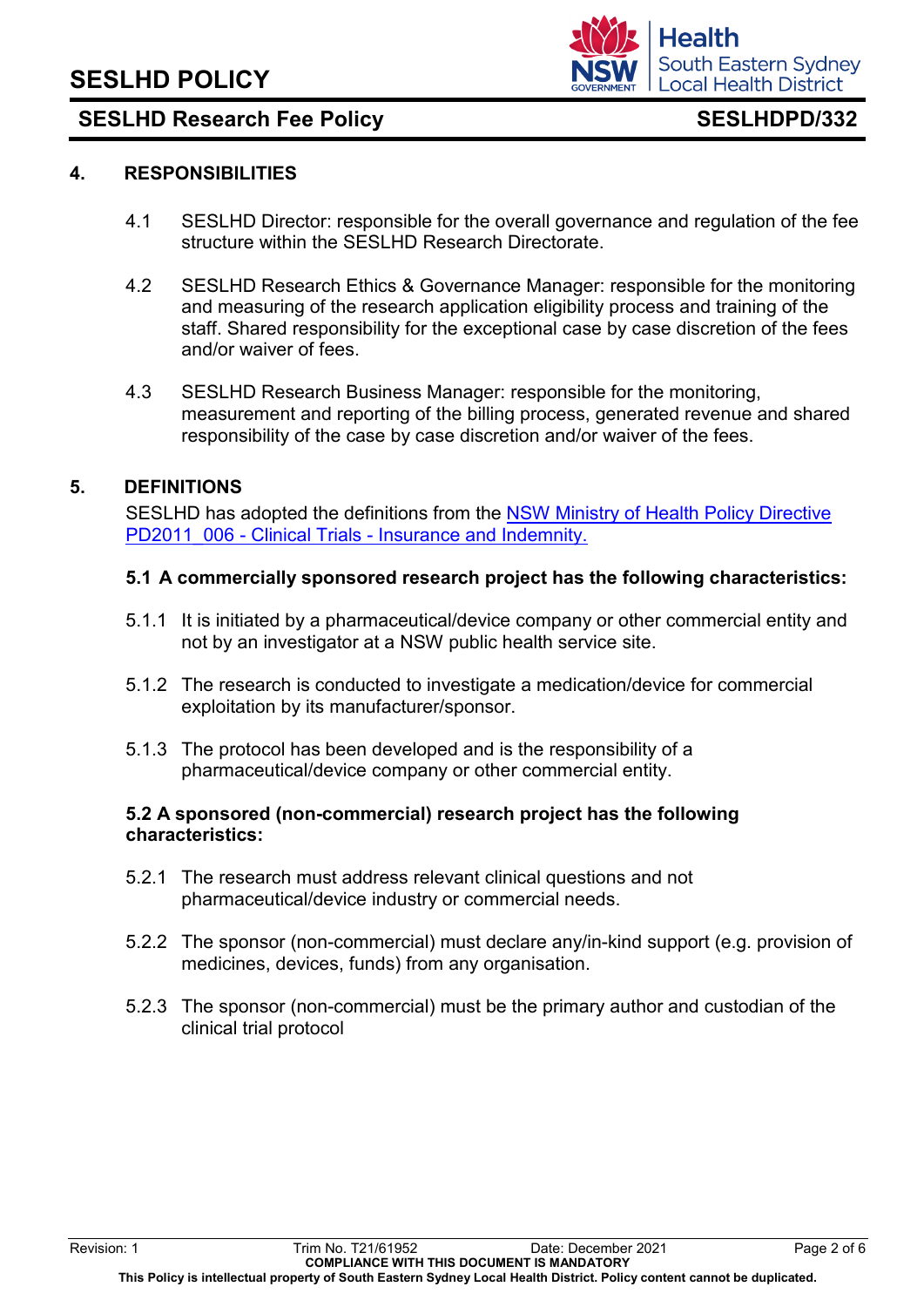

### **5.3 Examples of groups that may fall under this category are;**

- 5.3.1 Research institutes external to NSW Health;
- 5.3.2 Collaborative or cooperative research groups external to NSW Health
- 5.3.3 Universities.

### **5.4 An investigator initiated (SESLHD sponsored) research project has the following characteristics:**

- 5.4.1 A pharmaceutical/device company is not acting as the Sponsor for the purposes of the CTN Scheme application.
- 5.4.2 A pharmaceutical/device company is not directly funding the conduct of the study that is making payment to the relevant hospital or investigator.
- 5.4.3 The clinical trial addresses relevant clinical questions and not industry needs.
- 5.4.4 The Principal Investigator and SESLHD is the primary author and custodian of the clinical trial protocol. Note – Investigator initiated trials can receive some industry funding or industry contribution, (e.g. educational grants, or supply of medication). However, the support must be declared in the protocol submission and *method of payment form* to ensure that the clinical trial retain its 'investigator initiated' status and fee levy reviewed.

#### **5.5 Amendments to approved research**

Fees are applied to each version change to Investigators Brochures (or equivalent) and protocol documents (or equivalent). No additional fee applies for Participant Information Sheet and Consent Forms (PISCFs) submitted in conjunction with an updated protocol or IB. However, if PISCFs are submitted separately, the fee applies.

#### *Amendment definitions*

- *5.5.1 Complex*: Substantial changes to the project requiring review by the full HREC, e.g. Change of aims and objectives, addition of a sub-study or open-label extension which was not part of the originally approved protocol.
- *5.5.2 Regular*: Most amendments fall into this category, e.g. IB updates, protocol revision to modify visit schedule, revision in risk section of PISCF following IB update, extension of follow-up from 3 to 5 years, addition of new questionnaire.
- *5.5.3 Minor*: Correction of typographical errors without movement of text, update to contact details. Fee levy may be discussed with Research Manager.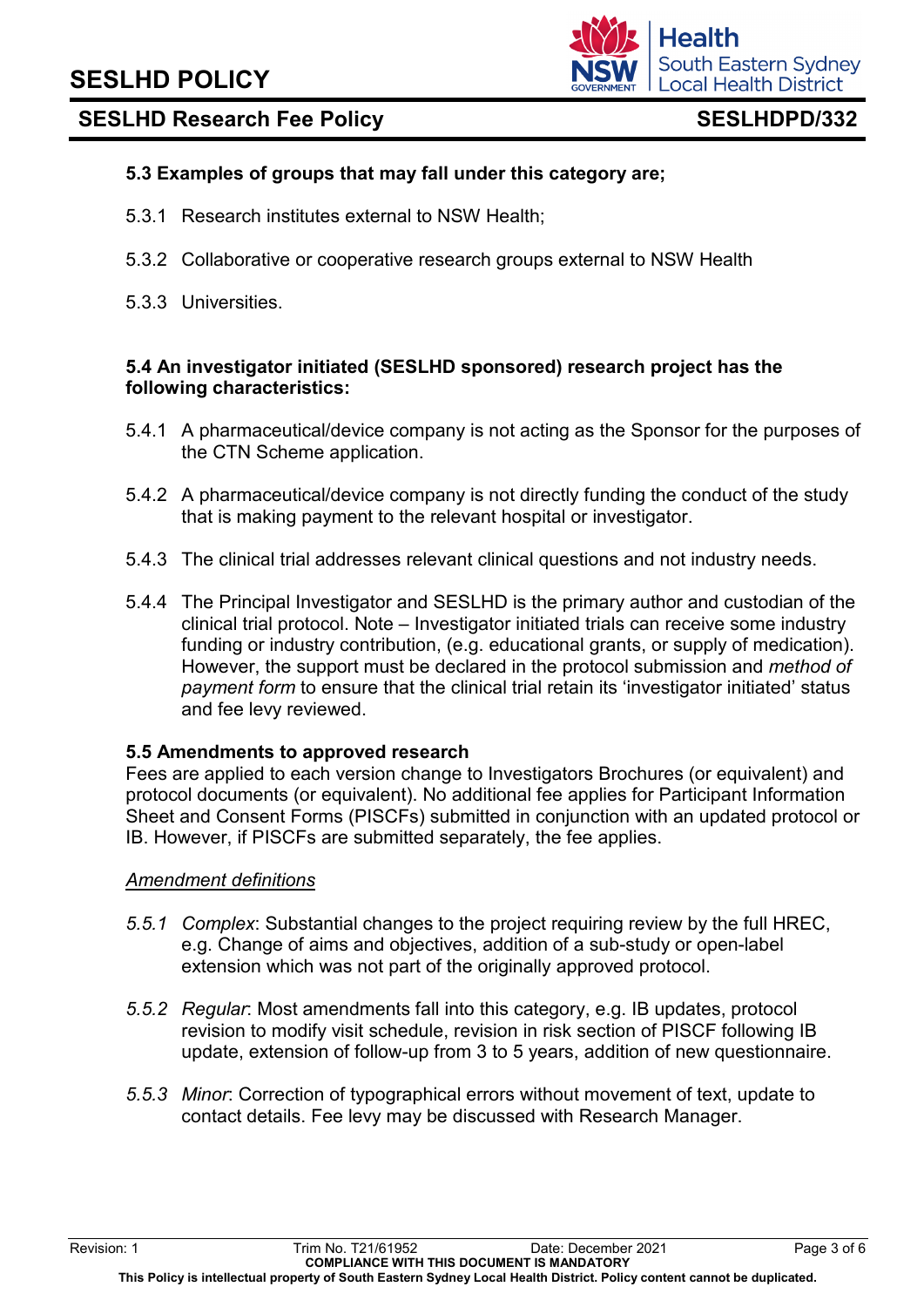# **SESLHD POLICY**



## SESLHD Research Fee Policy **SESLHDPD/332**

### **6. DOCUMENTATION**

## **SOUTH EASTERN SYDNEY RESEARCH OFFICE – METHOD OF PAYMENT FORM**

### Please note that your submission will not be valid without correct completion of this form

*Fund contributors to the SESLHD Collaborative Research Committee – do not require payment.*

| 1. ADMINISTRATIVE DETAILS                         |                                                                               |
|---------------------------------------------------|-------------------------------------------------------------------------------|
| 1.1.1 <b>DATE</b>                                 |                                                                               |
| <b>REFERENCE NUMBER</b><br>1.1.2                  |                                                                               |
| FOR ETHICS - YEAR/ETHXXXXX                        |                                                                               |
| FOR GOVERNANCE - YEAR/STEXXXXX                    |                                                                               |
| 1.1.3 STUDY TITLE                                 |                                                                               |
|                                                   |                                                                               |
| 1.1.4 ARE YOU OR THE PRINCIPAL                    | YES<br>Fund contributors (i.e.: from Restricted Fund Assets) - please fill in |
| <b>INVESTIGATOR ON THIS PROJECT AN</b>            | cost centre details below for verification -no payment will not be required.  |
| <b>EXISTING RESEARCH FUND COMMITTEE</b>           | NO <sub>1</sub>                                                               |
| <b>MEMBER OR CONTRIBUTOR?</b>                     |                                                                               |
| (I.E.: DO YOU MAKE DIRECT CONTRIBUTIONS           |                                                                               |
| THROUGH YOUR RFA ACCOUNT)                         |                                                                               |
|                                                   |                                                                               |
| <b>PRINCIPAL INVESTIGATOR</b><br>1.1              |                                                                               |
| <b>NAME</b>                                       |                                                                               |
| <b>EMAIL ADDRESS</b>                              |                                                                               |
| <b>CONTACT NUMBER</b>                             |                                                                               |
| <b>PERSON COMPLETING FORM</b><br>1.2 <sub>2</sub> | $\Box$ NOT APPLICABLE: AS ABOVE                                               |
| <b>NAME</b>                                       |                                                                               |
| <b>EMAIL ADDRESS</b>                              |                                                                               |
| <b>CONTACT NUMBER</b>                             |                                                                               |

| 2. PAYMENT/INVOICE DETAILS  |                                                                                  |
|-----------------------------|----------------------------------------------------------------------------------|
| 2.1 PAYMENT TYPE            | INTERNAL RFA TRANSFER $\Box$<br><b>EXTERNAL FUNDING SOURCE <math>\Box</math></b> |
| 2.2 INTERNAL RFA TRANSFER   | FUNDS WILL BE TRANSFERRED FROM COST CENTRE BELOW TO RESEARCH - 181333            |
| 2.2.1 COST CENTRE NAME      |                                                                                  |
| 2.2.2 COST CENTRE NUMBER    |                                                                                  |
| 2.2.3 COST CENTRE SIGNATORY |                                                                                  |
| 2.3 EXTERNAL FUNDING SOURCE | INVOICES WILL BE DIRECTED TO THE NOMINATED PARTY BELOW                           |
| 2.3.1 Protocol Number       |                                                                                  |
| 2.3.2 FUNDING SOURCE NAME   |                                                                                  |
| 2.3.3 ABN (IF APPLICABLE)   |                                                                                  |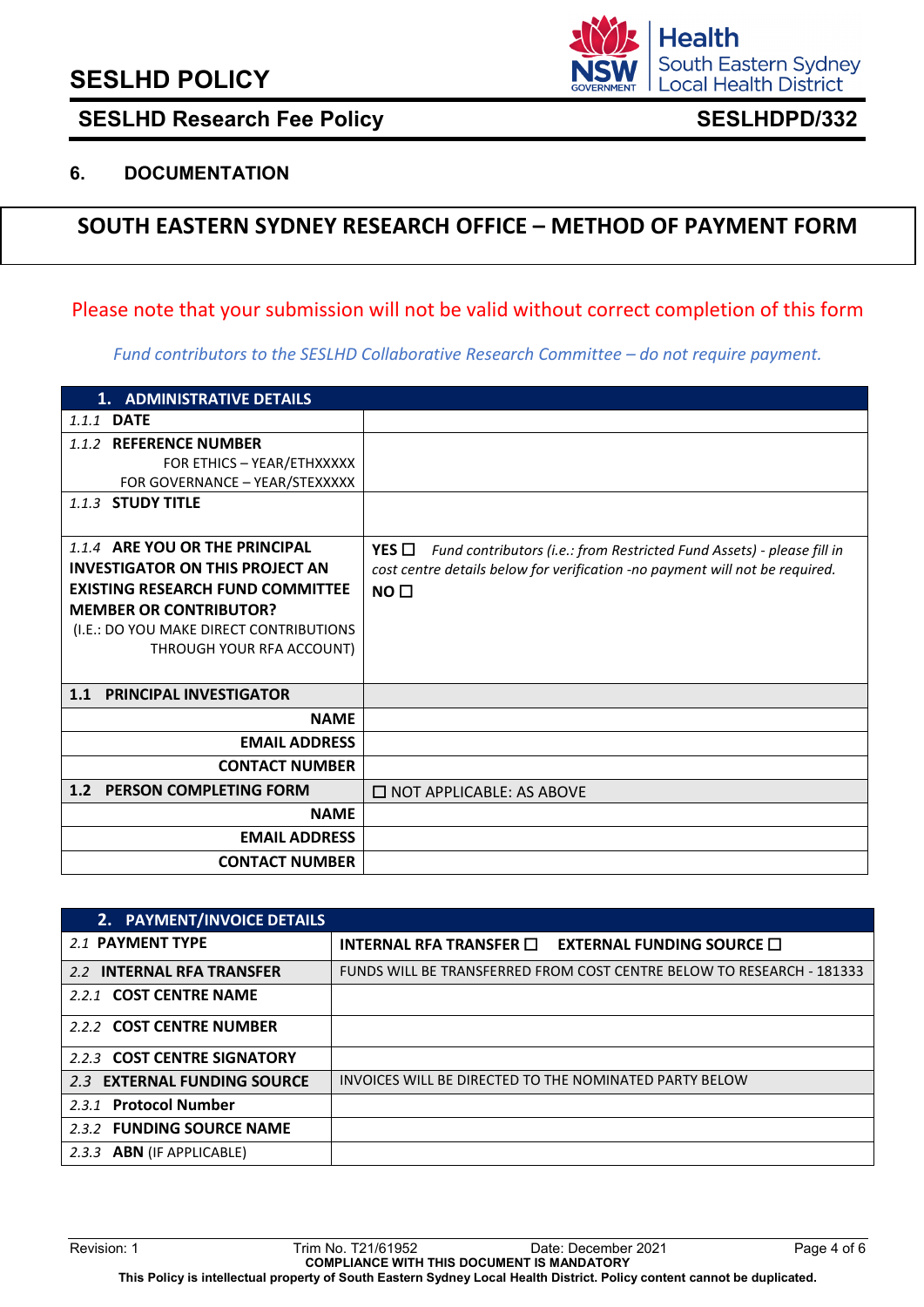# **SESLHD POLICY**



# SESLHD Research Fee Policy<br>
SESLHDPD/332

| 2.3.4 ADDRESS        |  |
|----------------------|--|
| 2.3.5 CONTACT NAME   |  |
| 2.3.6 CONTACT NUMBER |  |
| 2.3.7 CONTACT EMAIL  |  |

| HREC/ETHICS APPLICATION SUBMISSION AND REVIEW FEES<br>3.                |            |                  |
|-------------------------------------------------------------------------|------------|------------------|
| <b>FUNDING CATEGORY</b><br>3.1.1                                        | <b>FEE</b> | <b>REQUESTED</b> |
|                                                                         |            | <b>SERVICE</b>   |
| 3.1.2 <b>COMMERCIALLY FUNDED PROJECT</b> REGARDLESS OF AMOUNT           | \$3,300    | YES $\Box$       |
| ADDITION OF SUB-STUDY TO RESEARCH PROJECTS WITH FULL<br>3.1.3           | \$1665     | YES $\Box$       |
| <b>COMMERCIAL FUNDING</b>                                               |            |                  |
| SUB-STUDIES WILL BE REVIEWED AND FEE DETERMINED ON CASE BY CASE         |            |                  |
| BASIS. THE HREC MAY REQUEST THE SUB-STUDY BE SUBMITTED AS A NEW         |            |                  |
| APPLICATION AND CHARGE FULL FEE.                                        |            |                  |
| 3.1.3 COLLABORATIVE PROJECT WITH \$50,000 OR MORE OF FUNDING            | \$3,300    | YES $\square$    |
| 3.1.4 COLLABORATIVE PROJECT WITH FUNDING UNDER \$50,000                 | \$150      | YES $\Box$       |
| 3.1.5 <b>INVESTIGATOR INITIATED PROJECTS FOR SESLHD STAFF</b> *INCLUDES | \$150      | YES $\Box$       |
| <b>STUDENTS</b>                                                         |            |                  |
| 3.1.6 INVESTIGATOR INITIATED PROJECTS FOR EXTERNAL APPLICANTS           | \$300      | YES $\Box$       |

**\****SESLHD internal/external status open to discussion and the discretion of the Research Manager*

| 4.                                                                 | <b>ETHICS AMENDMENTS - POST APPROVAL</b> |                    |                  |
|--------------------------------------------------------------------|------------------------------------------|--------------------|------------------|
| 4.1 FUNDING CATEGORY                                               |                                          | <b>FEE</b>         | <b>REQUESTED</b> |
|                                                                    |                                          |                    | <b>SERVICE</b>   |
| 4.1.1 COMMERCIALLY FUNDED PROJECT                                  |                                          | \$550              | YES $\Box$       |
| INCLUDES CHANGES TO PROTOCOL AND IB. PISCES WILL BE CHARGED AS     |                                          | PER AMENDED        |                  |
| SEPARATE DOCUMENTS UNLESS THEY ARE SUBMITTED AS PART OF A PROTOCOL |                                          | <b>DOCUMENT</b>    |                  |
| AMENDMENT                                                          |                                          |                    |                  |
| 4.1.2 COLLABORATIVE PROJECT WITH \$50,000 OR MORE OF FUNDING       |                                          | \$550              | YES $\Box$       |
| SPONSOR BEING A RESEARCH INSTITUTE/UNIVERSITY/ OR OTHER            |                                          | <b>PER AMENDED</b> |                  |
| <b>COLLABORATIVE GROUP</b>                                         |                                          | <b>DOCUMENT</b>    |                  |
| 4.1.3 COLLABORATIVE PROJECT WITH FUNDING UNDER \$50,000            |                                          | \$100              | YES $\Box$       |
| 4.1.4 INVESTIGATOR INITIATED PROJECTS                              |                                          | \$100              | YES $\Box$       |

|                                                              | <b>GOVERNANCE (SSA) APPLICATION SUBMISSION AND REVIEW FEES</b> |            |                  |
|--------------------------------------------------------------|----------------------------------------------------------------|------------|------------------|
| 5.1 FUNDING CATEGORY                                         |                                                                | <b>FEE</b> | <b>REQUESTED</b> |
|                                                              |                                                                |            | <b>SERVICE</b>   |
| 5.1.1 COMMERCIALLY FUNDED PROJECT                            |                                                                | \$3,740    | $YES$ $\Box$     |
| 5.1.2 COLLABORATIVE PROJECT WITH \$50,000 OR MORE OF FUNDING |                                                                | \$3,740    | YES $\Box$       |
| 5.1.3 COLLABORATIVE PROJECT WITH FUNDING UNDER \$50,000      |                                                                | \$500      | YES $\Box$       |
|                                                              | 5.1.4 INVESTIGATOR INITIATED PROJECTS INCLUDES STUDENTS        |            | $YES \Box$       |

|                                                                                                       | <b>GOVERNANCE AMENDMENTS - POST APPROVAL</b> |            |                                    |
|-------------------------------------------------------------------------------------------------------|----------------------------------------------|------------|------------------------------------|
| <b>FUNDING CATEGORY</b><br>6.1                                                                        |                                              | <b>FEE</b> | <b>REQUESTED</b><br><b>SERVICE</b> |
| 6.1.1 COMMERCIALLY FUNDED PROJECT<br>INCLUDES CHANGES TO PROTOCOL, IB, PISCF, and CONTRACT VARIATIONS |                                              | \$500      | YES $\Box$                         |